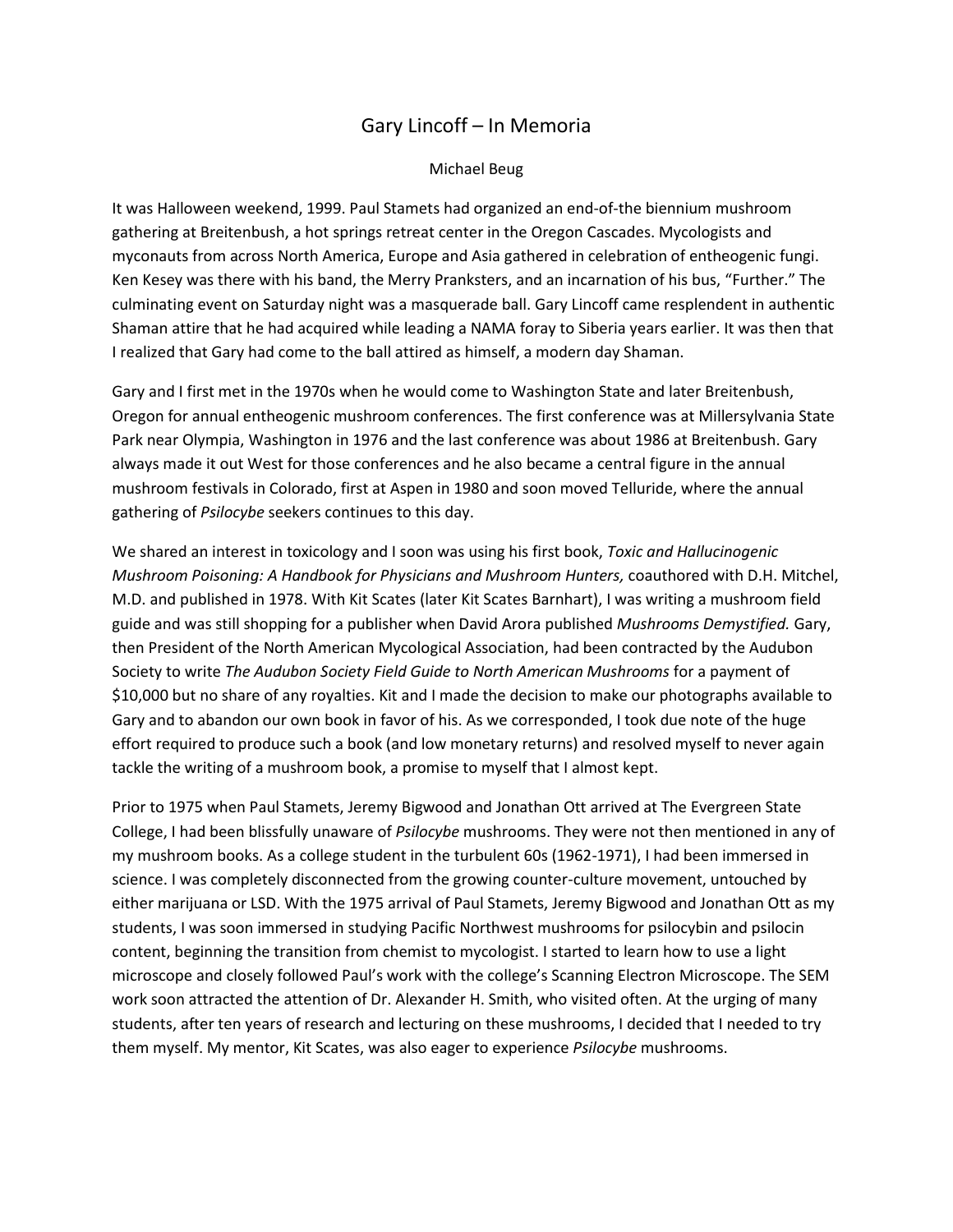The day I was to set off for the last of the annual Breitenbush mushroom conferences, I picked roughly 200 *Psilocybe semilanceata* mushrooms, packed my bags and drove to Breitenbush. My roommate, Gary Lincoff, and I decided that the time to try the mushrooms was Saturday night, the last night of the conference. Kit Scates (then a NAMA Vice President), another female mycologist from NAMA, Gary and I consumed 15 fresh, raw "liberty caps" each. Maggie Rogers, a founder of *Mushroom the Journal,* was present as an observer. Within an hour, Gary and the other mycologist were both giggling and laughing and took off for the main hall at Breitenbush to listen to a talk by Terrance McKenna about how *Psilocybe* mushrooms were actually beings from Mars. Meanwhile Kit and I continued taking more and more mushrooms, trying to no avail to experience mind-altering effects. When we had consumed roughly 90 "liberty caps" each, with my supply exhausted, we, too, headed off to Terrance's lecture. Gary was in fine form, heckling the blazes out of Terrance. Kit and I were still wondering what these mushrooms were about. Kit never did find out, even though she consumed enough to get six normal people high as a kite. Meanwhile, I consumed a handful of *Psilocybe cyanescens* from a bag passed around the lecture. Later, on heading back to our cabins, I ate a double handful of *Psilocybe cubensis*, still determined to experience some hint of mind-altering effects.

Two hours later, after sharing three bottles of fine wine with another chemist who was researching other active indoles, I went to bed, deeply, but only briefly, disappointed. I closed my eyes and intense, beautiful blue visions commenced. I left my body and floated far, far away, wondering if I would ever be able to come back while simultaneously reassuring myself that there was no known LD $_{50}$  for psilocybin and psilocin. I opened my eyes and the visions ended. I went to Kit and Maggie's cabin and woke them up. Kit wanted more mushrooms so she could share the experience, but none remained. We all returned to my cabin. I reclined on my mattress, pulled my sleeping bag over my head, and closed my eyes. The trip resumed. For a couple of hours, I narrated the visions for Gary, Kit, Maggie and the other mycologist. Then they all went off to bed while my visions persisted for another couple of hours. I never tried the mushrooms again. Only in 2010 did I begin to realize how important that one experience has been for me - how it permanently made me more empathetic and caring of others. Gary understood much earlier.

In 2010, Britt Bunyard had decided that it was time to feature *Psilocybe* in an issue of *Fungi* magazine (Volume 4, No 3: Summer 2011). Gary and I both wound up writing about that night at Breitenbush as part of our stories. Gary's article was "Psilocybin – Its Use and Meaning." He prefaced his article with a quote: "In a matter of hours, mind altering substances may induce profound psychological realignments that can take decades to achieve on a therapist's couch" (from "Hallucinogens as Medicine," Roland Griffiths and Charles Grob, December 2010 issue of *Scientific American*). Gary tellingly wrote:

...The general consensus of those therapists not in the "Freudian school" seems to be that the oceanic feelings often associated with mind-altering substances, like psilocybin, is not so much a return to "life" in the amniotic fluid as it is the sense of connectedness with all life, with all creatures, great and small, as well as all plants and all fungi. Is this sense of "oneness," this strong feeling of bonding with all sentient life, real or illusory, and in what sense? Can the experience give us a window into a world otherwise denied us, or is it just a journey through the looking glass... Psilocybin is a value-free,